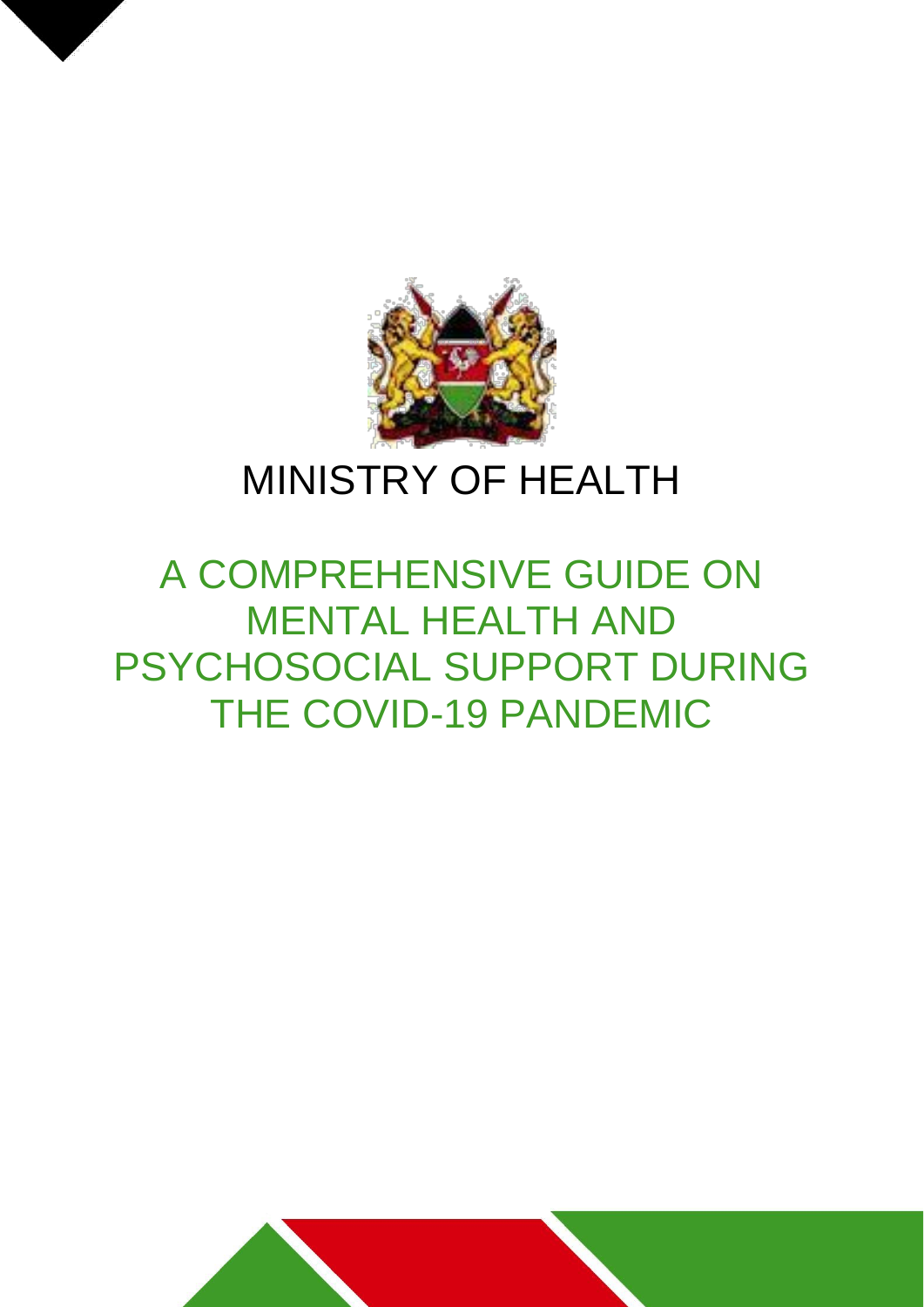

#### **Foreword**

The Mental Health and Psychosocial Support guide to Health workers during the COVID-19 have been developed in response to the new Coronavirus disease 2019 (COVID-19). COVID-19 is a serious respiratory viral infection caused by a novel corona virus recently named SARS-COV2. Towards December 2019 this virus was identified as a cause of upper and lower respiratory tract infections in Wuhan, a city in the Hubei province of China. It has since rapidly spread globally to more than 188 countries and resulted in over 460,000 and 20,000 infections and deaths respectively.

The prevention and control of COVID-19 pandemic entails effecting changes in behavioural patterns thus mental health and psychosocial wellbeing requires special consideration. These guidelines cover 5 unique considerations for mental health; the needs of the population, people on treatment for COVID -19, those in quarantine and isolation, people with mental health conditions requiring continuing care in these settings, and health workers. Considerable information has been extracted from various related international documents.

I expect every clinician and health care worker to adhere to these guidelines to aid them in provision of quality and effective screening, management and provision of mental health and psychosocial support to people suspected or diagnosed to have COVID-19.

As experience and knowledge on COVID-19 is rapidly evolving, these interim guidelines will be updated periodically.

Dr. Patrick Amoth.

**Ag. Director General for Health. MINISTRY OF HEALTH** 1 st April, 2020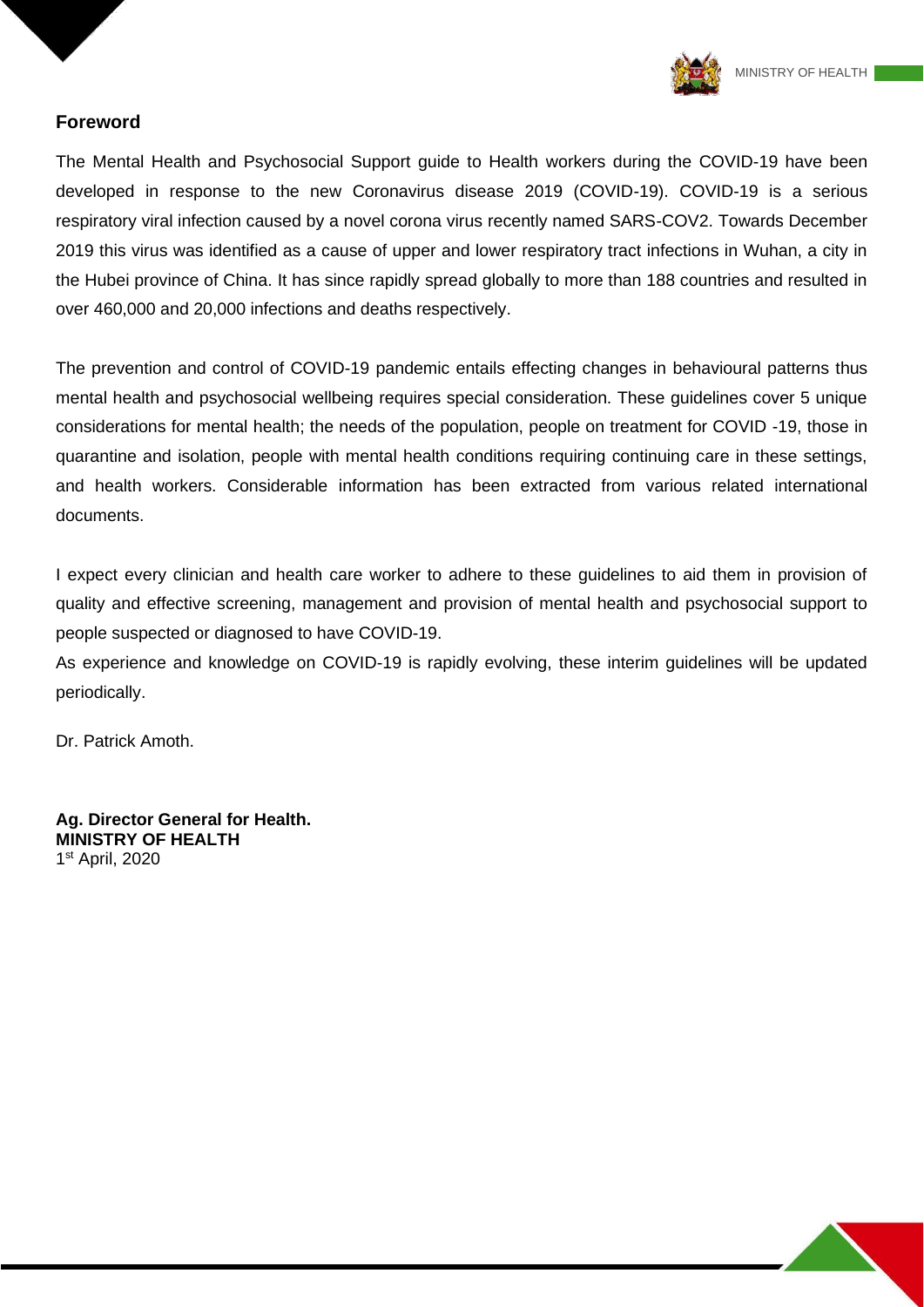

#### Acknowledgment

This guideline has been developed through the contribution of a group of experts, many individuals and supporting partners who are committed to ensuring effective management of mental health during this pandemic of COVID-19.

The Ministry of Health through the division of mental health wishes to thank Moi University College of Health Sciences, citiesRISE, Kenya Medical Research Institute (KEMRI), Kenya Psychiatric Association (KPA), Kenya Medical Association (KMA) and the experts for their invaluable support in the development of these guidelines

Dr. Pacificah Onyancha

**Ag. Director of Medical Services/ Preventive & Promotive Health MINISTRY OF HEALTH**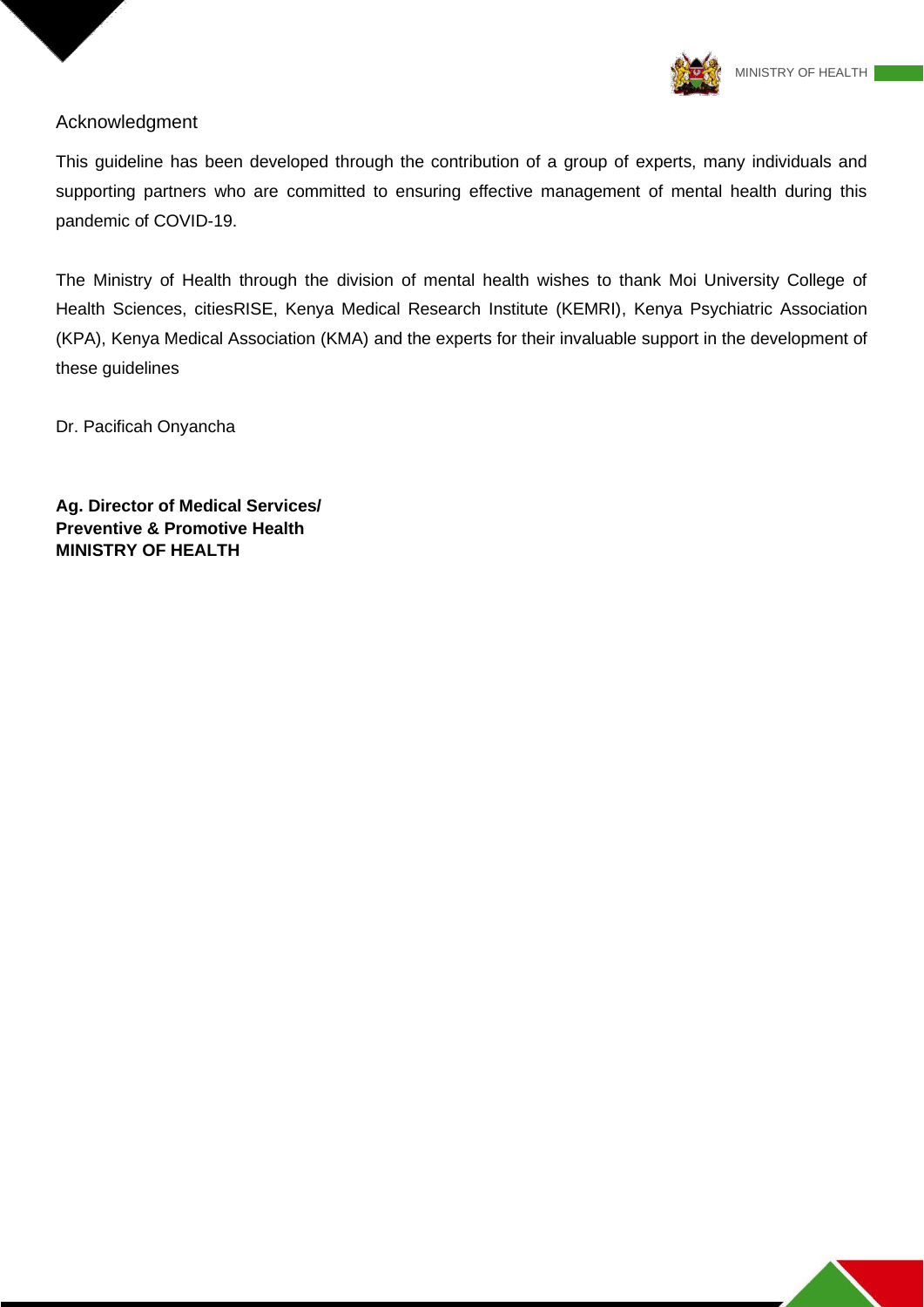

## A COMPREHENSIVE GUIDE ON MENTAL HEALTH AND PSYCHOSOCIAL SUPPORT DURING THE COVID-19 PANDEMIC

This is a comprehensive guide to Health workers on Mental Health and Psychosocial Support during the COVID-19 pandemic, to cover the needs of the population, people on treatment for COVID -19, those in quarantine and isolation, people with mental health conditions requiring continuing care in these settings, and health workers

### MHPSS FOR THE POPULATION ("worried well")

COVID-19 has produced a lot of uncertainty. Persistent worries on safety and normal functioning of the community are threatened.

- 1. First, acknowledge that feeling stressed is a normal response in this abnormal situation.
- 2. Educate on what the signs of stress are:



Thinking: Being easily distracted, trouble with concentration, trouble remembering.



Emotions: Trouble relaxing, feeling irritable, feeling down, feeling anxious.



#### Body:

Increase or decrease of energy, body tension, feeling restless, sweating, being easily startled, having headaches, changes in appetite, difficulty sleeping.



Wanting to be alone, trouble completing works tasks, blaming others or getting into arguments.

3. Educate on how to cope with the stress of COVID-19 a. Staying Connected with Others

> Even though epidemics restrict access to social support structures, such as schools, workplaces, places of worship, or even spending time with friends and family. Encourage to be creative about how to maintain connections with others during this time.

- Talking to a trusted friend or loved one is helpful way to reduce feelings of isolation, anxiety, fear, boredom or vulnerability during social distancing.
- Seeking support from family, friends, mentors, and/or spiritual/religious leaders.
- Being flexible and creative in accessing support via phone, email, text messaging, and video calls.
- Talking about their experiences and feelings to loved ones and friends.
- Writing about their experiences and share them with others through social media and other

outlets. b. Managing stressful experience (signs and symptoms):

- Acknowledging that it is understandable to feel anxious and worried about what may happen, especially when many aspects of life are uncertain or have changed.
- Making time to unwind and remind oneself that strong feelings are tolerable and will fade. Accept, instead of suppress emotions, and "ride the wave" of strong feelings by observing how they show up in their body without judgment.
- Reducing exposure to distressing news, particularly prior to sleep.
- Pacing between stressful activities, with fun activities after a hard task.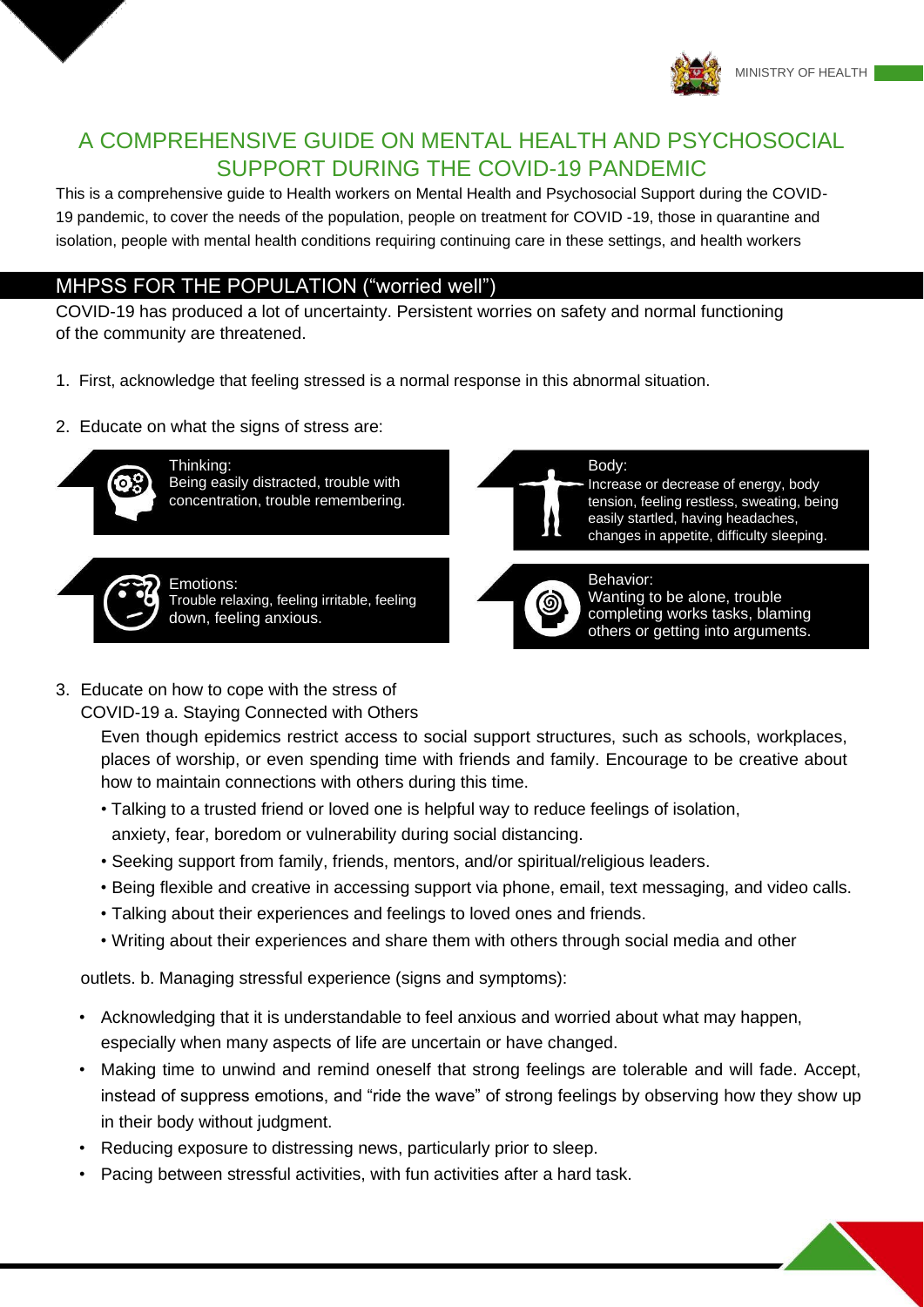

- Relaxing the body and mind by practicing slow, steady breathing and muscle relaxation, as well as any other soothing actions (meditation and prayer, exercise, walking, music, reading for pleasure).
- Maintaining a sense of hope; consider keeping a journal where one writes down things they are grateful for or that are going well.
- Engaging in and enjoying pleasant activities (for example: sewing, gardening, cooking, playing board games, music and dancing).

4. Educate on Unhelpful Ways to Manage Stress this include:

- Reliance on tobacco, alcohol, and/or drugs to manage stress and emotions.
- Constant worrying (i.e., thinking repeatedly) about the risks or negative consequences of COVID-19.
- Co-ruminating (i.e., worrying out-loud with others) can lead to increased intensity of strong emotions.
- Impulsive or high-risk behavior that reduces stress in short-term only (e.g., excessive spending, gambling, etc.).
- 5. Encourage maintenance of basic self-care to improve one's sense of control and endurance by:
	- Eating healthy food (avoid high sugar foods, alcohol, and too much caffeine).
	- Engaging in physical activity.
	- Accepting circumstances that cannot be changed and focus on what one can alter.
	- Modify ones definition of a "good day" to meet the current reality of the situation.
	- Problem-solve and set achievable goals within the new circumstances in one's life.
	- Accepting unhelpful emotions and refocusing attention on activities that are aligned with their values.
	- Maintaining daily routines and schedule as much as is possible despite disruptions. For example,
	- Regular wake up time even if working from home.
	- Increasing positive coping behaviors that have worked in the past.
	- Shifting negative self-statements to statements that allow one to function with less distress. Try changing "this is a terrible time" to "this is a terrible time, but I can get through this.

# MHPSS FOR PERSONS IN QUARANTINE/ISOLATION

Quarantine separates and restricts the movement of people who have been exposed to a contagious disease to see if they become sick. It lasts long enough to ensure the person has not contracted an infectious disease. Isolation prevents the spread of an infectious disease by separating people who are sick from those who are not. It lasts as long as the disease is contagious.

Those affected by quarantine, regardless of their health status, are likely to report distress due to fear and risk perceptions. Their distress can be amplified in the face of unclear information and communication.

During quarantine, where possible, safe communication channels should be provided to reduce loneliness and psychological isolation.

Important to understand typical reactions of people in quarantine/isolation:

- Anxiety, worry, or fear related to:
- Their health status.
- The health status of others whom they may have exposed to the disease.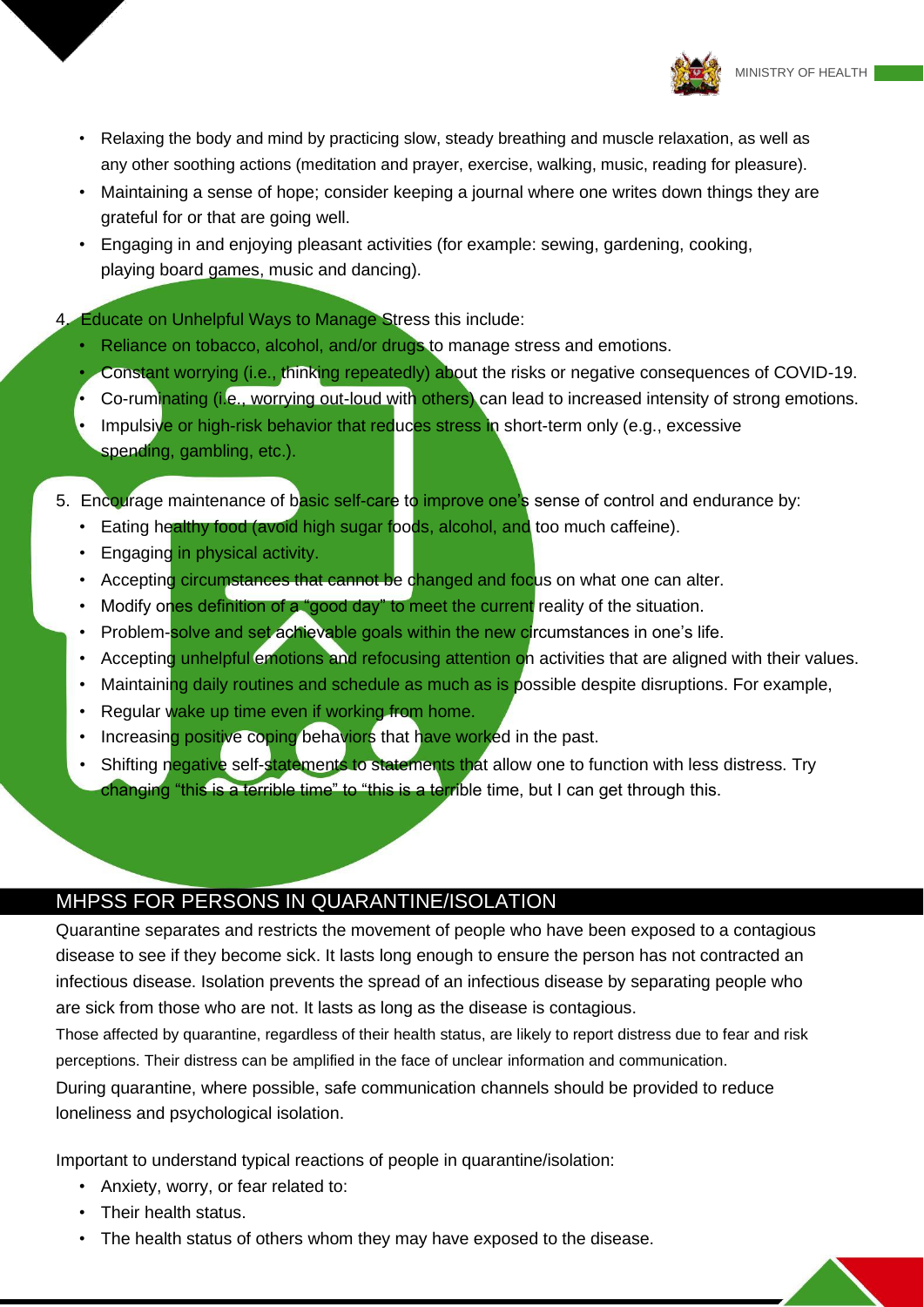

MINISTRY OF HEALTH

- The resentment that their friends and family may feel if they need to go into quarantine as a result of contact with you.
- The experience of monitoring themselves, or being monitored by others for signs and symptoms of the disease.
- Time taken off from work and the potential loss of income and job security.
- The challenges of securing things they need, such as groceries and personal care items.
- Uncertainty or frustration about how long they will need to remain in this situation, and uncertainty about the future.
- Concern about being able to effectively care for children or others in their care
- Loneliness associated with feeling cut off from the world and from loved ones.
- Anger if they think they were exposed to the disease because of others' negligence.
- Boredom and frustration because they may not be able to work or engage in regular day-to-day activities.
- Uncertainty or ambivalence about the situation.
- A desire to use alcohol or drugs to cope.
- Symptoms of depression, such as feelings of hopelessness, changes in appetite, or sleeping.
- Symptoms of post-traumatic stress disorder (RTSD), such as intrusive distressing memories, flashbacks (reliving the event), nightmares, changes in thoughts and mood, and being easily startled.

Ways to Support someone during quarantine and Isolation



Understanding the risk: Provide accurate information about COVID 19 infection and risk.



Encourage the use of practical ways to cope and relax by relaxing the body often by doing things that work for themtaking deep breaths, stretching, meditating or praying, Talking about their experiences and feelings to loved ones and friends.

Encourage them to be their own advocate by: Speaking out about their needs.

Encourage connection with others by reaching out to people they trust in order to reduce anxiety, depression, loneliness, and boredom during social distancing, quarantine, and isolation. Using the telephone, email, text messaging, and social media to connect with friends, family, and others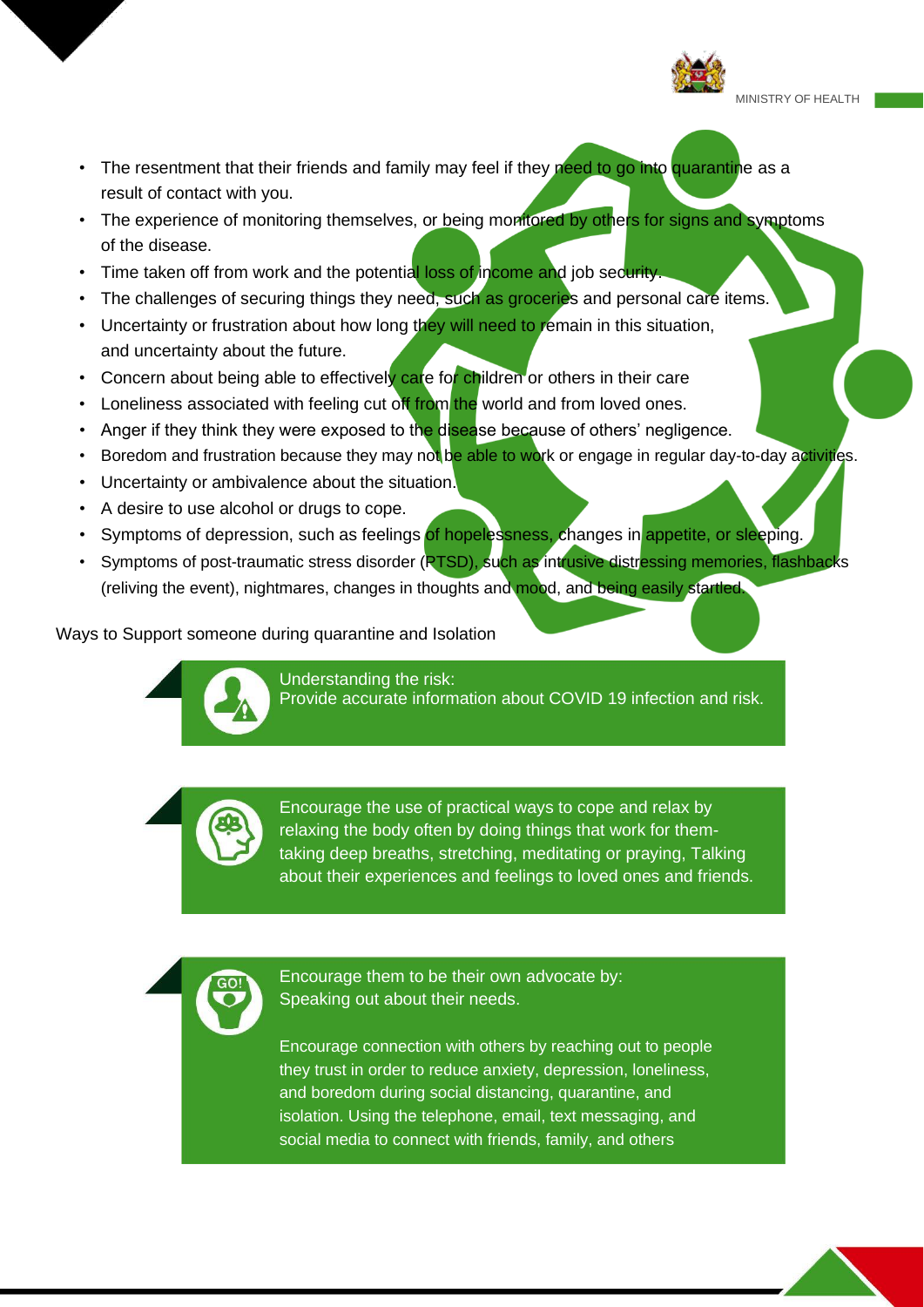

# CARING FOR PEOPLE WITH MENTAL HEALTH CONDITIONS

A crisis is defined as a situation precipitated by an external life event that surpasses someone's emotional capacity to respond. In other words, the person's coping mechanisms turn out to be insufficient; this is followed by a psychological imbalance and failure to adapt.

Certain feelings and reactions are common in response to a highly emotionally significant situation, such as the serious illness and/or death of a loved one. However, although some mental manifestations correspond to an understandable, transient response to the traumatic experience, they can also be red flags of progression to a pathological condition. Assessment should be conducted within the context of the event, to determine whether responses can be considered "normal" or "expected" or, conversely, are manifestations of psychopathology that require professional help.

Criteria for determining that an emotional reaction is becoming symptomatic are:

- Prolonged duration.
- Intense suffering.
- Associated complications (e.g., suicidal behavior).
- Significant impairment of social and routine functioning.

The most frequent immediate mental health conditions in survivors are depression episodes and transient acute stress reactions. Occasionally, an increase in aggressive behaviors and excess alcohol consumption has been observed in emergencies.

Late effects that have been reported include pathological grief, depression, adjustment disorders, manifestations of post-traumatic stress, harmful use of alcohol and other addictive substances, and psychosomatic disorders. Prolonged distress patterns can also manifest as somatic complaints, sadness, generalized fear, and anxiety; symptoms that often become severe and long-lasting.

The criteria for referral to a mental health specialist are limited and specific:

- Persistent or aggravated symptoms that have not been relieved using initial measures.
- Major difficulties in family, work, or social life.
- Risk of complications, especially suicide.
- Coexistent problems such as alcoholism or other addictions.
- Major depression, psychosis, and post-traumatic stress disorder, which are serious psychiatric conditions that require specialized care.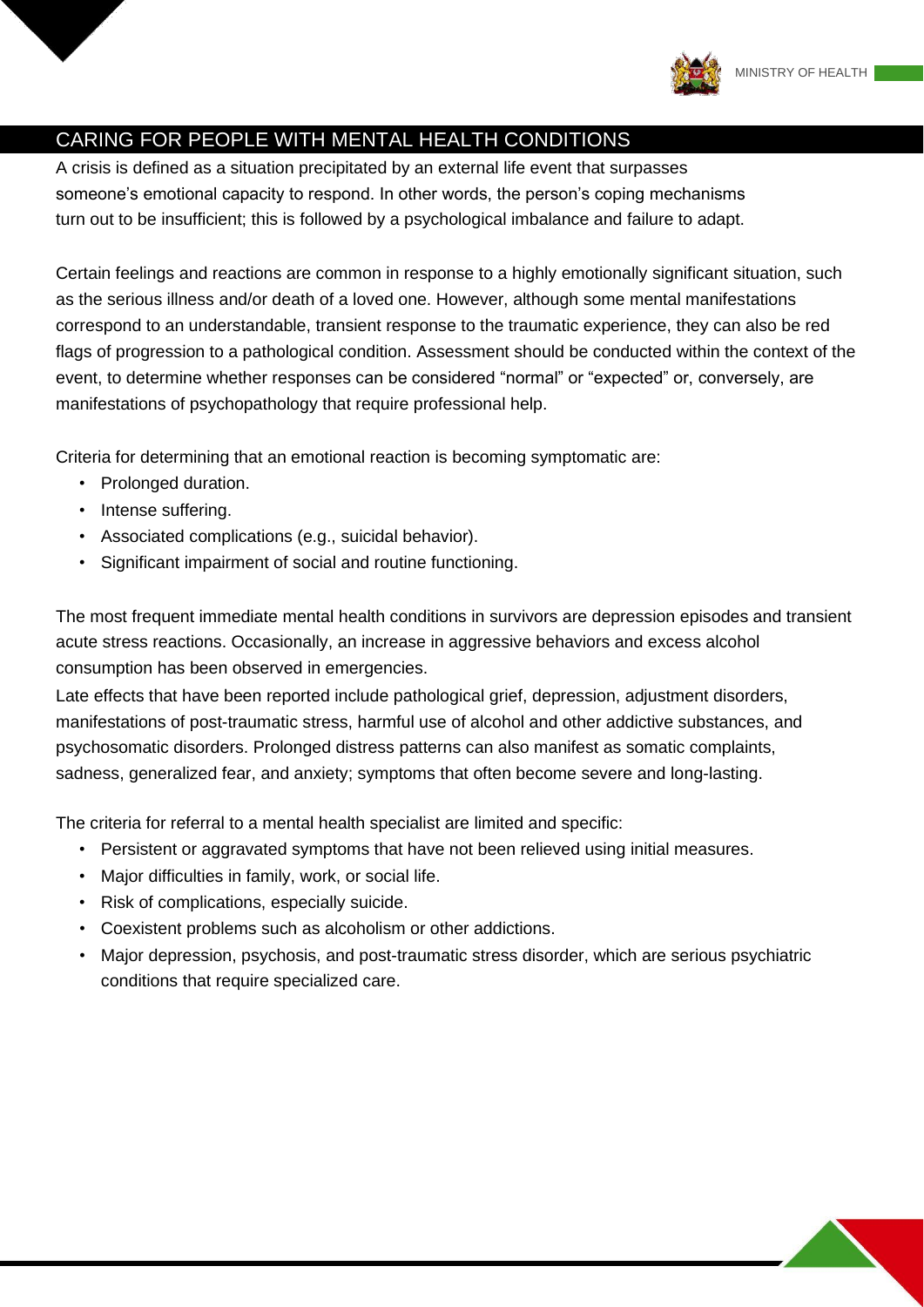

## MHPSS HEALTHCARE WORKERS

For health workers, feeling under pressure is a likely experience for you and many of your health worker colleagues. It is quite normal to be feeling this way in the current situation. Stress and the feelings associated with it are by no means a reflection that you cannot do your job or that you are weak. Managing your mental health and psychosocial wellbeing during this time is as important as managing your physical health.

Take care of yourself at this time. Try and use helpful coping strategies such as:



Ensuring sufficient rest and respite during work or between shifts.



Eat sufficient and healthy food.



Stay in contact with family and friends.



Avoid using unhelpful coping strategies such as tobacco, alcohol or other drugs. In the long term, these can worsen your mental and physical wellbeing.



Engage in physical activity.

This is a unique and unprecedented scenario for many workers, particularly if they have not been involved in similar responses. Even so, using strategies that have worked for you in the past to manage times of stress can benefit you now. You are most likely to know how to de-stress and you should not be hesitant in keeping yourself psychologically well. This is not a sprint; it's a marathon.

Stigma: Some healthcare workers may unfortunately experience avoidance by their family or community due to stigma or fear. This can make an already challenging situation far more difficult. If possible, staying connected with your loved ones including through digital methods is one way to maintain contact. Turn to your colleagues, your manager or other trusted persons for social support- your colleagues may be having similar experiences to you.

#### The Emergency Responders

Responding to disasters is both rewarding and challenging work.

Sources of stress for emergency responders may include:

- Witnessing human suffering
- Risk of getting COVID 2 infection
- Intense workloads
- Life-and-death decisions
- Separation from family

Stress prevention and management is critical for responders to stay well and to continue to help in the situation. There are important steps responders should take before, during, and after an event. To take care of others, responders must be feeling well and thinking clearly.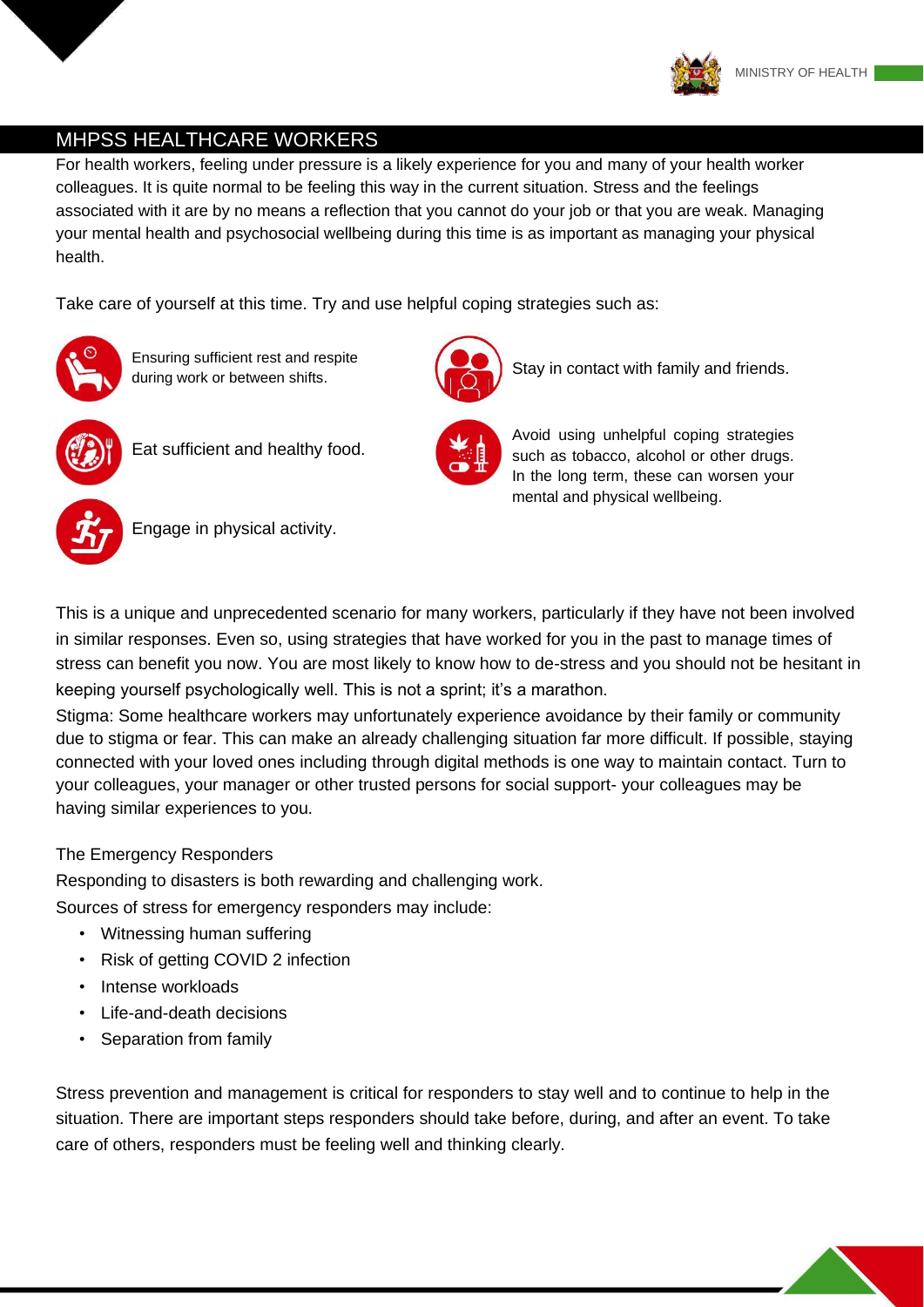

Preparing for a Response:

- Try to learn as much as possible about what your role would be in a response.
- If you will be traveling or working long hours during a response, explain this to loved ones who may want to contact you. Come up with ways you may be able to communicate with them. Keep their expectations realistic, and take the pressure off yourself.
- Talk to your supervisor and establish a plan for who will fill any urgent ongoing work duties unrelated to COVID 19 while you are engaged in the response.

During a Response: Understand and Identify Burnout and Secondary Traumatic

Stress Burnout – feelings of extreme exhaustion and being overwhelmed.

Secondary traumatic stress; stress reactions and symptoms resulting from exposure to another

individual's traumatic experiences, rather than from exposure directly to a traumatic event.

Signs of Burnout:

- Sadness, depression, or apathy.
- Easily frustrated.
- Blaming of others, irritability.
- Lacking feelings, indifferent.
- Isolation or disconnection from others.
- Poor self-care (hygiene).
- Tired, exhausted or overwhelmed.
- Feeling like:
	- o A failure
	- o Nothing you can do will help
	- o You are not doing your job well
- You need alcohol/other drugs to cope.

Signs of Secondary Traumatic Stress:

- Excessively worry or fear about something bad happening.
- Easily startled, or "on guard" all of the time.
- Physical signs of stress (e.g. racing heart).
- Nightmares or recurrent thoughts about the traumatic situation.
- The feeling that others' trauma yours

Get support from team members: Develop a Buddy System

In a buddy system, two responders partner together to support each other, and monitor each other's stress, workload, and safety.

Get to know each other. Talk about background, interests, hobbies, and family. Identify each other's strengths and weaknesses.

Keep an eye on each other. Try to work in the same location if you can.

Set up times to check-in with each other. Listen carefully and share experiences and feelings.

Acknowledge tough situations and recognize accomplishments, even small ones.

Offer to help with basic needs such as sharing supplies and transportation.